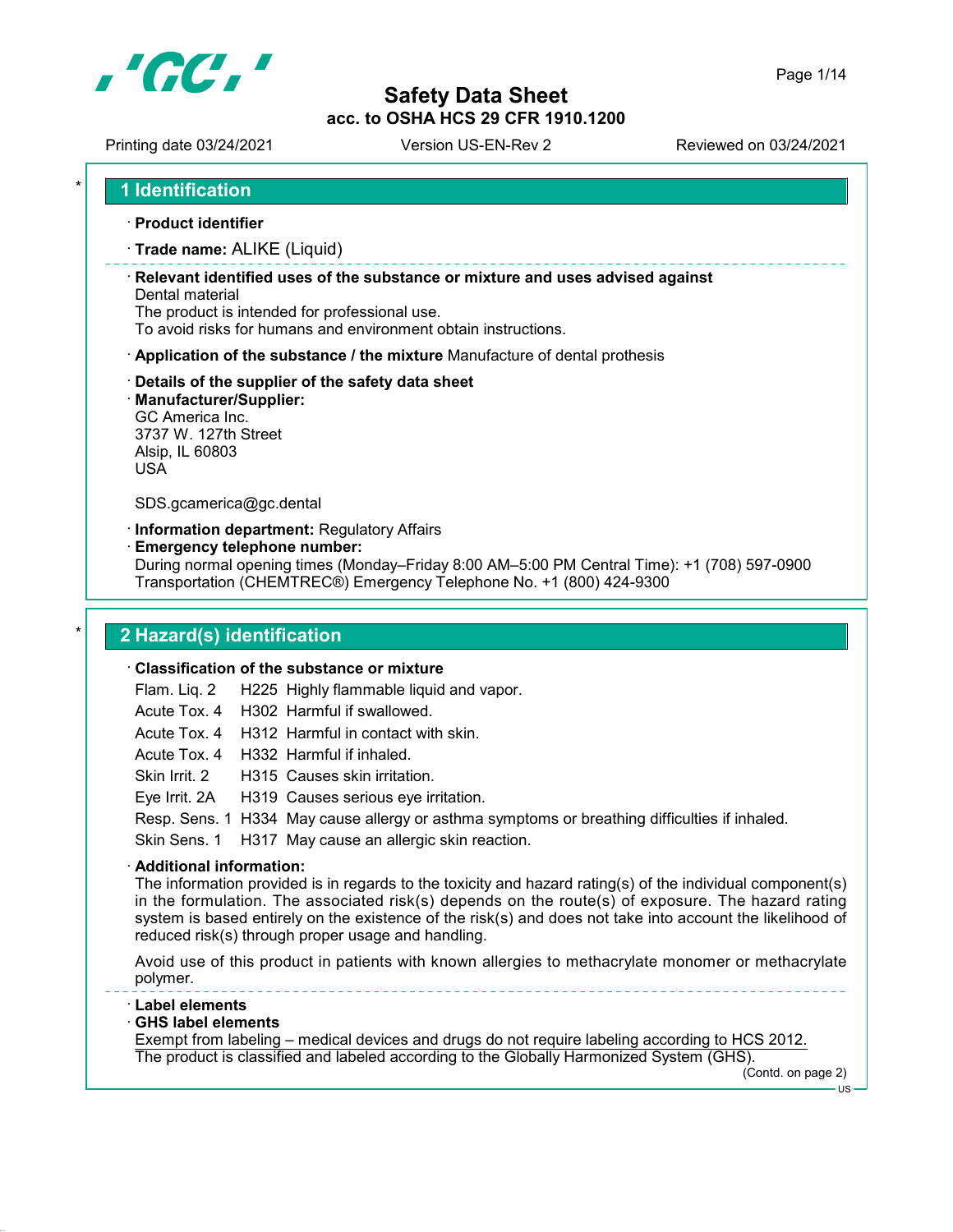Printing date 03/24/2021 Version US-EN-Rev 2 Reviewed on 03/24/2021

Trade name: ALIKE (Liquid)



## **3 Composition/information on ingredients**

### · Chemical characterization: Mixtures

· Description: Mixture of the substances listed below with nonhazardous additions.

| · Dangerous components:                |              |  |
|----------------------------------------|--------------|--|
| CAS: 80-62-6 methyl methacrylate (MMA) | $75 - 100\%$ |  |
| $CAS: 67-56-1$ methanol                | $5 - 5.10\%$ |  |
| dimethacrylate**                       | $1 - 5.5\%$  |  |
| accelerant**                           | $1 - 5.5\%$  |  |
| UV-light absorber**                    | $1 - 5.5\%$  |  |
|                                        |              |  |

### · Additional information:

Concentrations of dangerous components are expressed in percent by weight (% w/w).

If a substance is marked with \*\*, then substance is a trade secret. This is allowed under OSHA's Hazard Communication Standard (HCS) as a trade secret and under GHS as Confidential Business Information (CBI). US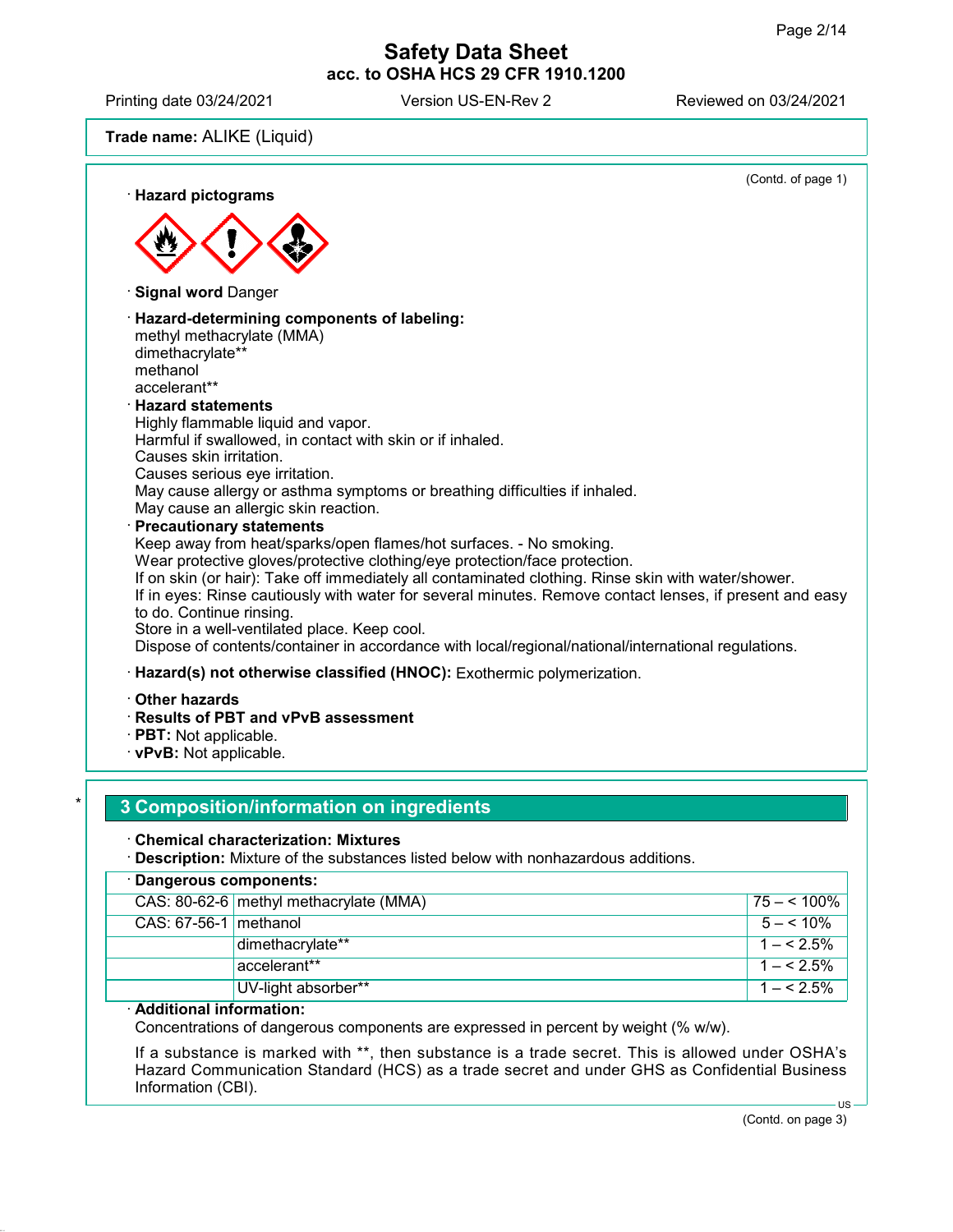Printing date 03/24/2021 Version US-EN-Rev 2 Reviewed on 03/24/2021

## Trade name: ALIKE (Liquid)

(Contd. of page 2)

### 4 First-aid measures

### · Description of first aid measures

### · General information:

Immediately remove any clothing soiled by the product.

Symptoms of poisoning may even occur after several hours; therefore medical observation for at least 48 hours after the accident.

If symptoms persist consult doctor.

## After inhalation:

Supply fresh air or oxygen; call for doctor. In case of unconsciousness place patient stably in side position for transportation. Do not use mouth to mouth or mouth to nose resuscitation.

- · After skin contact: Immediately wash with water and soap and rinse thoroughly. Seek medical treatment.
- · After eye contact: Protect unharmed eye.

Rinse opened eye for several minutes under running water. Then consult a doctor.

After swallowing:

Do not induce vomiting; immediately call for medical help.

Rinse out mouth and then drink plenty of water.

· Information for doctor:

· Most important symptoms and effects, both acute and delayed Allergic reactions

· Indication of any immediate medical attention and special treatment needed No further relevant information available.

# 5 Fire-fighting measures

- · Extinguishing media
- · Suitable extinguishing agents: CO2, sand, extinguishing powder. Do not use water.
- · For safety reasons unsuitable extinguishing agents: Water
- · Special hazards arising from the substance or mixture
- In case of fire, the following can be released: Carbon monoxide and carbon dioxide
- · Advice for firefighters
- · Protective equipment:
- Mouth respiratory protective device.

Wear self-contained respiratory protective device.

· Additional information

Dispose of fire debris and contaminated fire fighting water in accordance with official regulations.

### 6 Accidental release measures

- · Personal precautions, protective equipment and emergency procedures Remove persons from danger area. Keep away from ignition sources Avoid contact with the eyes and skin. Wear protective clothing.
- · Environmental precautions: Do not allow product to reach sewage system or any water course. Inform respective authorities in case of seepage into water course or sewage system.

(Contd. on page 4)

US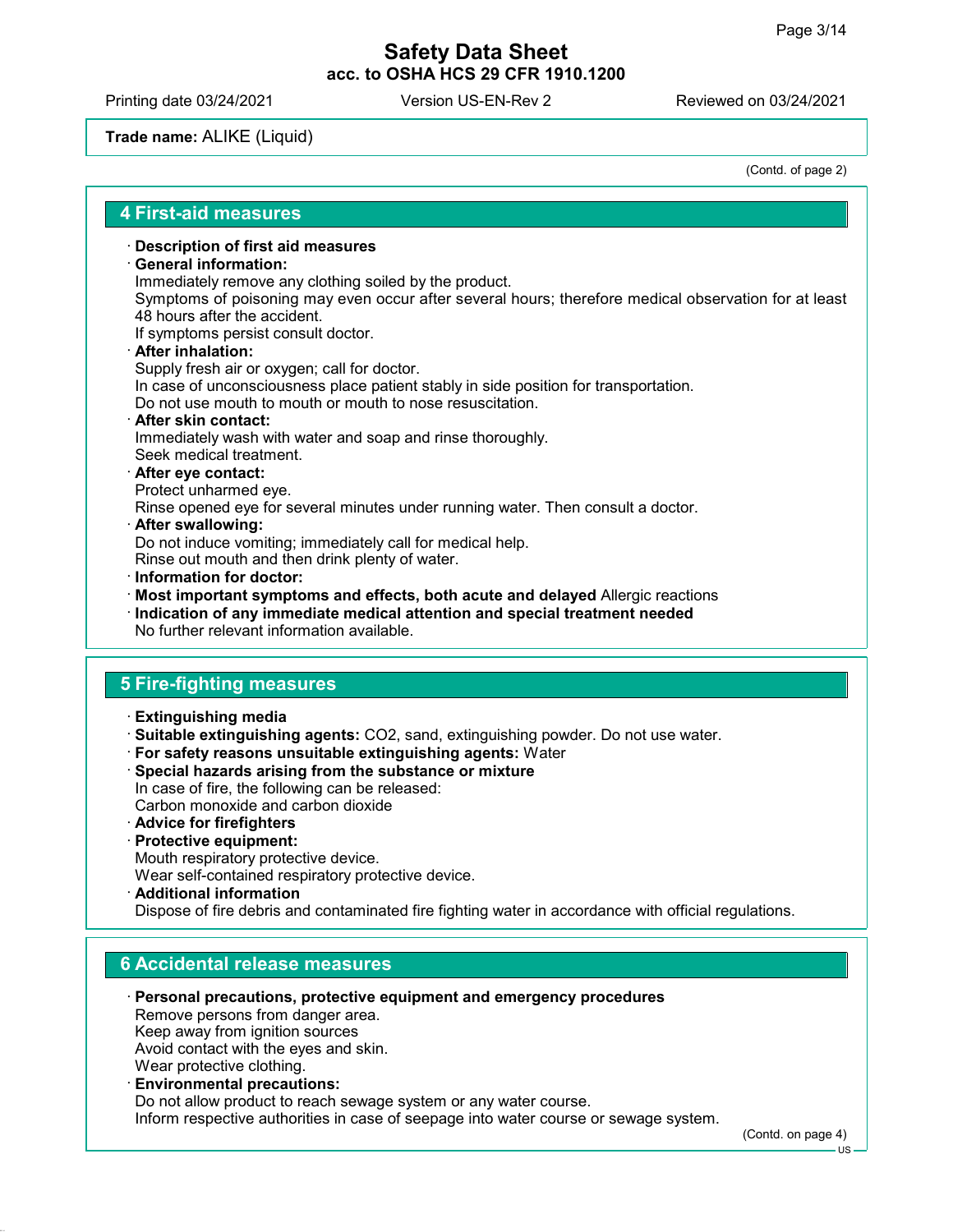Printing date 03/24/2021 Version US-EN-Rev 2 Reviewed on 03/24/2021

## Trade name: ALIKE (Liquid)

|                               |                                                                                                                                             | (Contd. of page 3)      |  |  |
|-------------------------------|---------------------------------------------------------------------------------------------------------------------------------------------|-------------------------|--|--|
|                               | Do not allow to penetrate the ground/soil.                                                                                                  |                         |  |  |
|                               | In case of seepage into the ground inform responsible authorities.                                                                          |                         |  |  |
|                               | · Methods and material for containment and cleaning up:<br>Ensure adequate ventilation.                                                     |                         |  |  |
|                               | Absorb liquid components with liquid-binding material.                                                                                      |                         |  |  |
|                               | Dispose of the collected material according to regulations.                                                                                 |                         |  |  |
| · Reference to other sections |                                                                                                                                             |                         |  |  |
|                               | See Section 7 for information on safe handling.                                                                                             |                         |  |  |
|                               | See Section 8 for information on personal protection equipment.                                                                             |                         |  |  |
|                               | See Section 13 for disposal information.                                                                                                    |                         |  |  |
|                               | · Protective Action Criteria for Chemicals                                                                                                  |                         |  |  |
|                               | Protective Action Criterion (PAC); Protective Action Criteria (PACs); Lower Explosive Limit (LEL)                                           |                         |  |  |
|                               | * indicates the PAC value is between 10% and up to 50% of the LEL (10% LEL $\leq$ PAC $\leq$ 50% LEL).                                      |                         |  |  |
|                               | ** indicates the PAC value is between 50% and up to 100% of the LEL (50% LEL $\leq$ PAC < 100% LEL).                                        |                         |  |  |
|                               | *** indicates the PAC value is at 100% or more of the LEL (PAC ≥ LEL).<br>excerpt from Introduction to PAC Table 2 - PAC Rev. 29 - May 2016 |                         |  |  |
|                               |                                                                                                                                             |                         |  |  |
| $\cdot$ PAC-1:                |                                                                                                                                             |                         |  |  |
| CAS: 67-56-1                  | methanol                                                                                                                                    | 530 ppm                 |  |  |
|                               | dimethacrylate**                                                                                                                            | $9.9 \text{ mg/m}^3$    |  |  |
|                               | CAS: 123-31-9 hydroquinone (HQ)                                                                                                             | $3$ mg/m <sup>3</sup>   |  |  |
| $\cdot$ PAC-2:                |                                                                                                                                             |                         |  |  |
| CAS: 67-56-1                  | methanol                                                                                                                                    | 2,100 ppm               |  |  |
|                               | dimethacrylate**                                                                                                                            | 110 mg/m $3$            |  |  |
|                               | CAS: 123-31-9 hydroquinone (HQ)                                                                                                             | $20$ mg/m <sup>3</sup>  |  |  |
| $·$ PAC-3:                    |                                                                                                                                             |                         |  |  |
| CAS: 67-56-1                  | methanol                                                                                                                                    | 7200* ppm               |  |  |
|                               | dimethacrylate**                                                                                                                            | 650 $mg/m3$             |  |  |
|                               | CAS: 123-31-9 hydroquinone (HQ)                                                                                                             | $120$ mg/m <sup>3</sup> |  |  |
|                               |                                                                                                                                             |                         |  |  |

## **7 Handling and storage**

### · Handling:

### · Precautions for safe handling

Prevent formation of aerosols.

Ensure good ventilation/exhaustion at the workplace.

Do not inhale dust / smoke / mist.

Observe instructions for use.

Avoid contact with the eyes and skin.

Use caution when opening. The product is a highly flammable liquid and vapor; keep away from heat, hot surfaces, sparks, flames and other ignitions sources. Use with adequate ventilation. Do not ingest or breathe vapor. Personal Protective Equipment (PPE) such as gloves and safety eyewear are always to be worn. Check bottle with liquid before using. Make sure that upon removal of cap, the bottle opening has no obstructions. Some bottles may contain an insert (as a seal). The insert must be in the cap and not obstructing opening.

In case of contact, flush eyes with water for at least 15 minutes. Get prompt medical attention. If overcome by vapor, move to fresh air. If breathing is difficult, administer oxygen and seek medical attention. If swallowed, dilute by giving water to drink and seek medical attention. In case of contact with skin wash thoroughly with soap and water. Store securely. Store in a well ventilated place. Keep cool. Dispose of all waste according to local regulations.

(Contd. on page 5)

US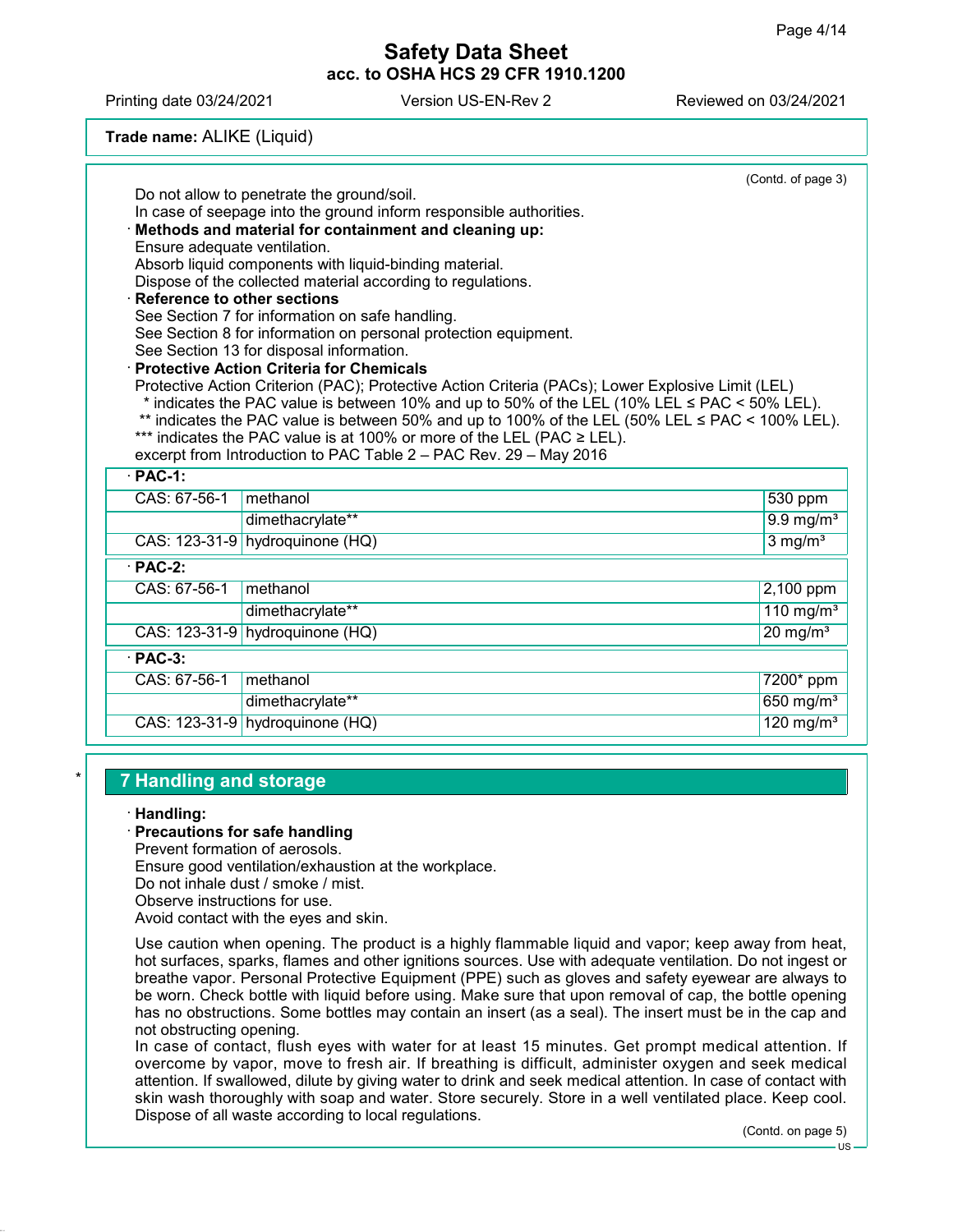Printing date 03/24/2021 Version US-EN-Rev 2 Reviewed on 03/24/2021

## Trade name: ALIKE (Liquid)

|   | (Contd. of page 4)<br>Information about protection against explosions and fires:<br>Keep ignition sources away - Do not smoke.<br>Protect from heat.<br>Protect against electrostatic charges.<br>Do not spray on a naked flame or any incandescent material.                                                                                                                                                                                                                                                                                                                                                                                                     |
|---|-------------------------------------------------------------------------------------------------------------------------------------------------------------------------------------------------------------------------------------------------------------------------------------------------------------------------------------------------------------------------------------------------------------------------------------------------------------------------------------------------------------------------------------------------------------------------------------------------------------------------------------------------------------------|
|   | $\cdot$ Conditions for safe storage, including any incompatibilities<br>· Storage:<br>$\cdot$ Requirements to be met by storerooms and receptacles:<br>Store in a cool location.<br>Store only in unopened original receptacles.<br>· Information about storage in one common storage facility: Store away from foodstuffs.<br>· Further information about storage conditions:<br>Keep receptacle tightly sealed.<br>Store in cool, dry conditions in well sealed receptacles.<br>Observe instructions for use / storage.<br>Protect from heat and direct sunlight.<br>Store in a cool place.<br>· Specific end use(s) No further relevant information available. |
| * | 8 Exposure controls/personal protection<br>$\cdot$ Additional information about design of technical systems: No further data; see item 7.                                                                                                                                                                                                                                                                                                                                                                                                                                                                                                                         |

#### · Control parameters

#### · Components with limit values that require monitoring at the workplace:

The following constituents are the only constituents of the product which have a PEL, TLV or other recommended exposure limit.

At this time, the other constituents have no known exposure limits.

| PEL        | Long-term value: 260 mg/m <sup>3</sup> , 200 ppm                                                                   |
|------------|--------------------------------------------------------------------------------------------------------------------|
| <b>REL</b> | Short-term value: 325 mg/m <sup>3</sup> , 250 ppm<br>Long-term value: 260 mg/m <sup>3</sup> , 200 ppm<br>Skin      |
| <b>TLV</b> | Short-term value: 328 mg/m <sup>3</sup> , 250 ppm<br>Long-term value: 262 mg/m <sup>3</sup> , 200 ppm<br>Skin; BEI |
|            | and a common delays                                                                                                |

### accelerant\*\*

WEEL Long-term value: 0.5 ppm

### · Regulatory information

PEL: Guide to Occupational Exposure Values (OSHA PELs) REL: Guide to Occupational Exposure Values (NIOSH RELS) TLV: Guide to Occupational Exposure Values (TLV) WEEL: Guide to Occupational Exposure Values (AIHA WEELs)

### · Ingredients with biological limit values:

### CAS: 67-56-1 methanol

BEI 15 mg/L

Medium: urine Time: end of shift

Parameter: Methanol (background, nonspecific)

· Regulatory information BEI: Guide to Occupational Exposure Values (BEI)

(Contd. on page 6)

US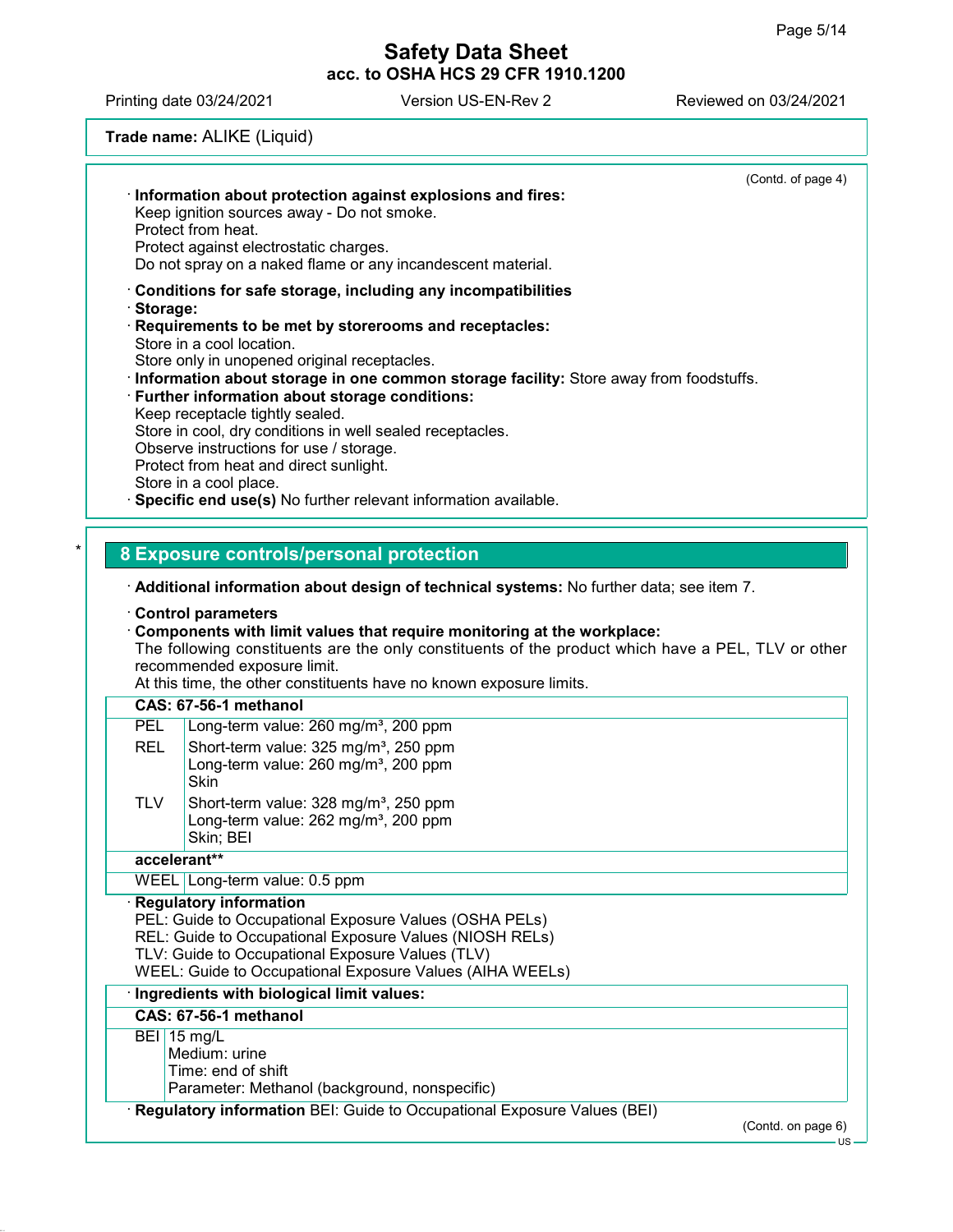US

# Safety Data Sheet acc. to OSHA HCS 29 CFR 1910.1200

Printing date 03/24/2021 Version US-EN-Rev 2 Reviewed on 03/24/2021

# Trade name: ALIKE (Liquid)

|                                                            | (Contd. of page 5)<br>Additional information: The lists that were valid during the creation were used as basis.                                                                                                                                                                                                                                                                                                                                                                                              |
|------------------------------------------------------------|--------------------------------------------------------------------------------------------------------------------------------------------------------------------------------------------------------------------------------------------------------------------------------------------------------------------------------------------------------------------------------------------------------------------------------------------------------------------------------------------------------------|
|                                                            | <b>Exposure controls</b><br>· Personal protective equipment:<br>· General protective and hygienic measures:<br>The usual precautionary measures for handling chemicals should be followed.<br>Avoid contact with the eyes and skin.<br>Wash hands before breaks and at the end of work.<br>Keep away from foodstuffs, beverages and feed.<br>Immediately remove all soiled and contaminated clothing.<br><b>Breathing equipment:</b>                                                                         |
|                                                            | Suitable respiratory protective device recommended.                                                                                                                                                                                                                                                                                                                                                                                                                                                          |
|                                                            | · Protection of hands:                                                                                                                                                                                                                                                                                                                                                                                                                                                                                       |
|                                                            | Protective gloves                                                                                                                                                                                                                                                                                                                                                                                                                                                                                            |
| · Material of gloves<br>to be observed.<br>Eye protection: | The selection of the suitable gloves does not only depend on the material, but also on further marks of<br>quality and varies from manufacturer to manufacturer. As the product is a preparation of several<br>substances, the resistance of the glove material can not be calculated in advance and has therefore to<br>be checked prior to the application.<br>Penetration time of glove material<br>The exact break through time has to be found out by the manufacturer of the protective gloves and has |
|                                                            | Safety glasses                                                                                                                                                                                                                                                                                                                                                                                                                                                                                               |
|                                                            | 9 Physical and chemical properties                                                                                                                                                                                                                                                                                                                                                                                                                                                                           |
|                                                            | Information on basic physical and chemical properties<br>· Gonoral Information                                                                                                                                                                                                                                                                                                                                                                                                                               |

· General Information

| Appearance:<br>Form:<br>Color:<br>· Odor:<br>Odor threshold:                                      | Liquid<br><b>Colorless</b><br>Methacrylic<br>Not determined. |                    |
|---------------------------------------------------------------------------------------------------|--------------------------------------------------------------|--------------------|
| $\cdot$ pH-value:                                                                                 | Not determined.                                              |                    |
| Change in condition<br><b>Melting point/Melting range:</b><br><b>Boiling point/Boiling range:</b> | Undetermined.<br>64 °C (147.2 °F)                            |                    |
| · Flash point:                                                                                    | 12 °C (53.6 °F)                                              |                    |
|                                                                                                   |                                                              | (Contd. on page 7) |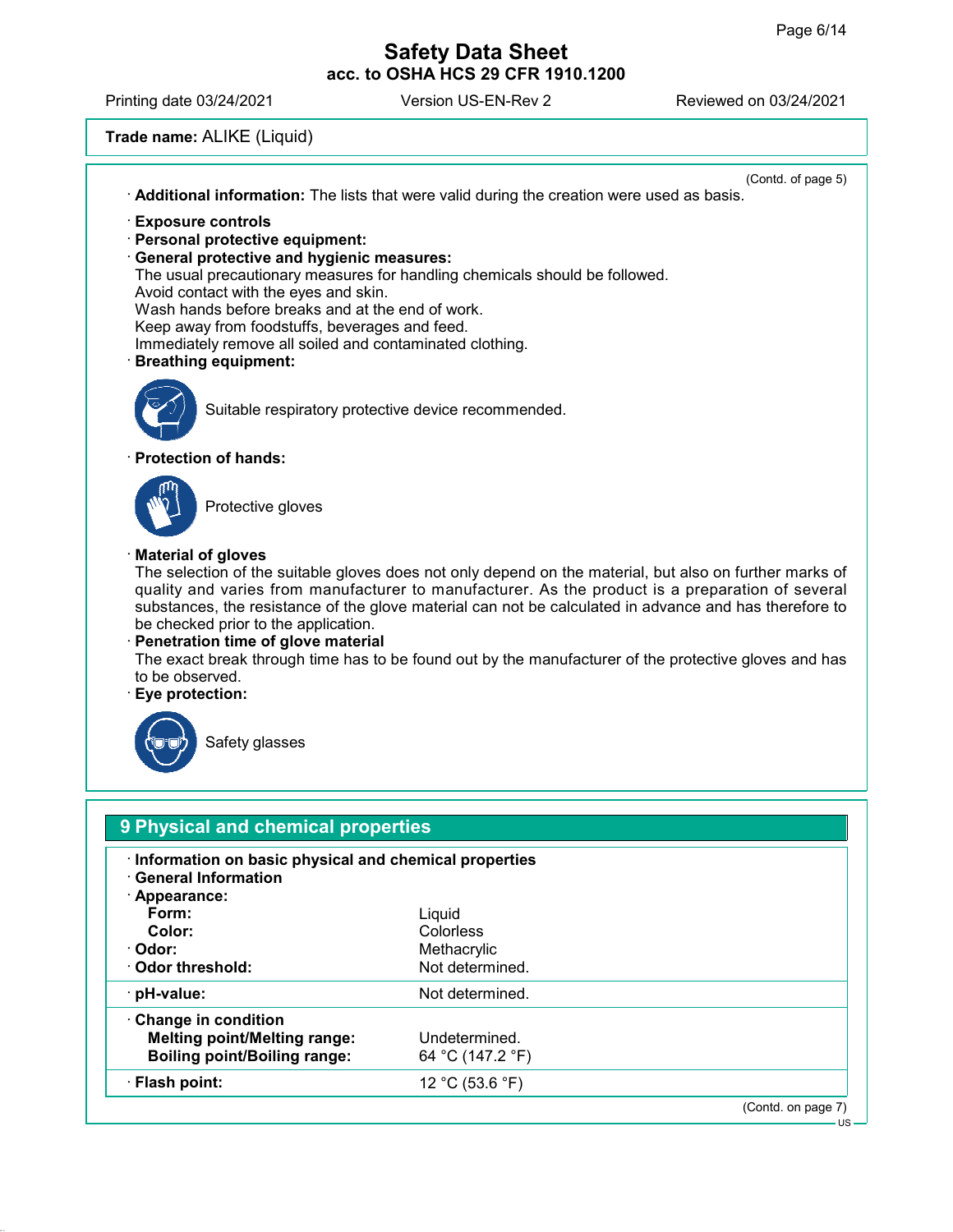Printing date 03/24/2021 Version US-EN-Rev 2 Reviewed on 03/24/2021

Trade name: ALIKE (Liquid)

|                                                            | (Contd. of page 6)                                                                                                                |
|------------------------------------------------------------|-----------------------------------------------------------------------------------------------------------------------------------|
| Flammability (solid, gaseous):                             | Not applicable.                                                                                                                   |
| · Ignition temperature:                                    | Undetermined.                                                                                                                     |
| Decomposition temperature:                                 | Not determined.                                                                                                                   |
| · Auto igniting:                                           | Product is not self-igniting.                                                                                                     |
| Danger of explosion:                                       | Heating may cause an explosion.<br>Product is not explosive. However, formation of explosive air/<br>vapor mixtures are possible. |
| <b>Explosion limits:</b>                                   |                                                                                                                                   |
| Lower:                                                     | $2.1$ Vol %                                                                                                                       |
| Upper:                                                     | 12.5 Vol %                                                                                                                        |
| · Vapor pressure:                                          | Not determined.                                                                                                                   |
| Density:                                                   | Not determined.                                                                                                                   |
| <b>Relative density</b>                                    | Not determined.                                                                                                                   |
| · Vapor density                                            | Not determined.                                                                                                                   |
| <b>Evaporation rate</b>                                    | Not determined.                                                                                                                   |
| · Solubility in / Miscibility with                         |                                                                                                                                   |
| Water:                                                     | Insoluble.                                                                                                                        |
| · Partition coefficient (n-octanol/water): Not determined. |                                                                                                                                   |
| · Viscosity:                                               |                                                                                                                                   |
| Dynamic:                                                   | Not determined.                                                                                                                   |
| Kinematic:                                                 | Not determined.                                                                                                                   |
| Solvent content:                                           |                                                                                                                                   |
| <b>Organic solvents:</b>                                   | 8.7%                                                                                                                              |
| <b>VOC content:</b>                                        | 98.90 %                                                                                                                           |
| <b>Other information</b>                                   | No further relevant information available.                                                                                        |
|                                                            |                                                                                                                                   |

# 10 Stability and reactivity

· Reactivity Danger of polymerization.

- · Chemical stability Stable at ambient temperature.
- · Thermal decomposition / conditions to be avoided: No decomposition if used according to specifications.
- · Possibility of hazardous reactions Danger of receptacles bursting because of high vapor pressure if heated. Spontaneous polymerization can be caused in unstabilized product e.g. by ambient heat. Exothermic polymerization. · Conditions to avoid High heat Keep away from heat/sparks/open flames/hot surfaces. - No smoking. · Incompatible materials: Reacts with peroxides and other radical forming substances. Reacts with amines.
- Reacts with heavy metals.

(Contd. on page 8)

US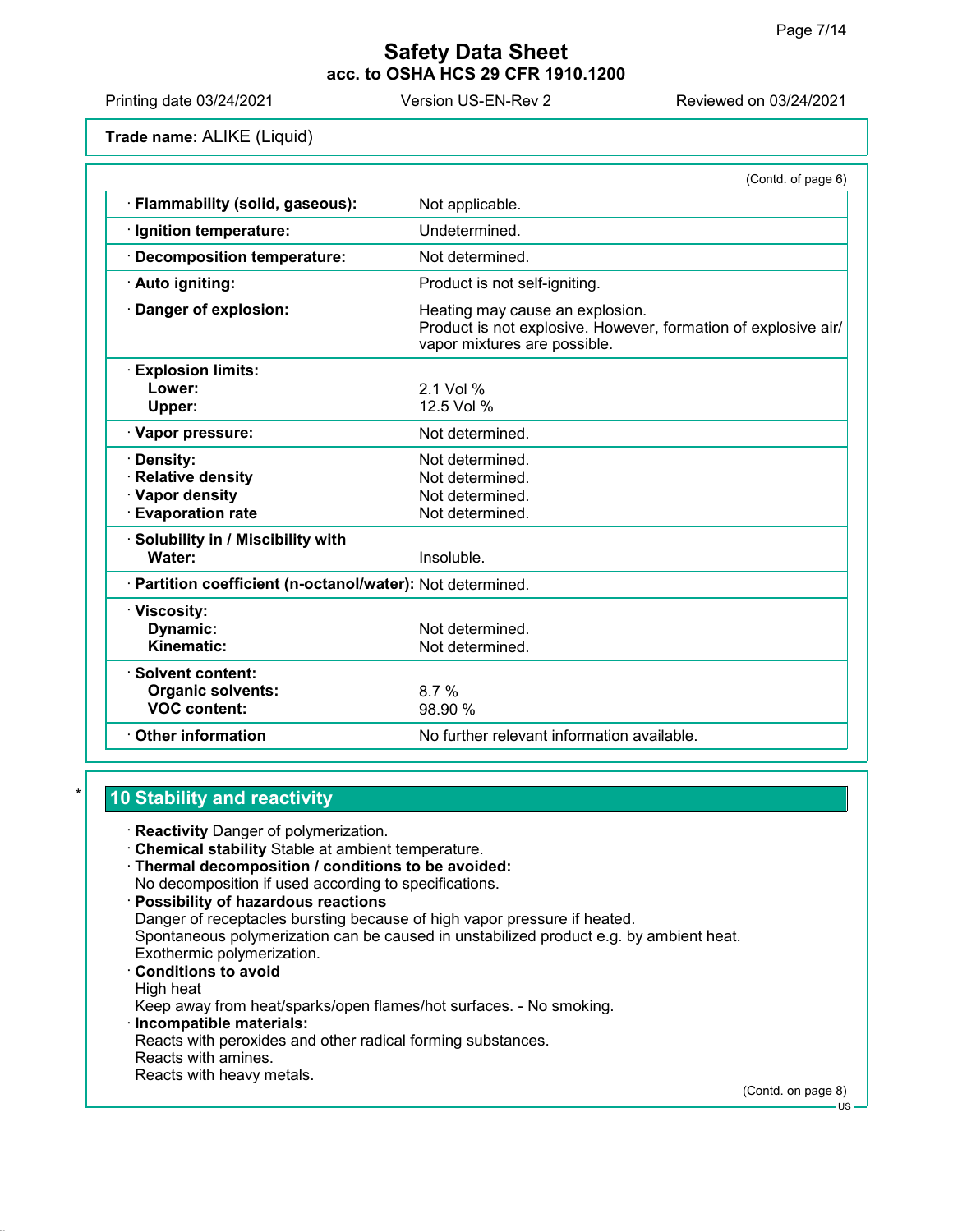Printing date 03/24/2021 Version US-EN-Rev 2 Reviewed on 03/24/2021

· Acute toxicity:

Trade name: ALIKE (Liquid)

11 Toxicological information

· Information on toxicological effects

· Hazardous decomposition products: No dangerous decomposition products known.

(Contd. of page 7)

## · LD/LC50 values that are relevant for classification: CAS: 67-56-1 methanol Oral LD50 13000 mg/kg (rat (f+m)) Dermal LD50 12800 mg/kg (rabbit) accelerant\*\* Oral LD50 1650 mg/kg (rat (f+m)) Dermal  $|LD50| > 2000$  mg/kg (rat (f+m)) Inhalative  $LC50/4$  h  $254$  mg/l (rat (f+m)) · Primary irritant effect: · on the skin: Irritant to skin and mucous membranes. · on the eye: Irritating effect. · Sensitization: Sensitization possible through inhalation. Sensitization possible through skin contact. · Symptoms related to the physical, chemical and toxicological characteristics: Allergic reactions · Subacute to chronic toxicity: No further relevant information available. · Numerical measures of toxicity: ATEmix (Oral) is 38 645 mg/kg bodyweight. ATEmix (Dermal) is >15 187 mg/kg bodyweight. ATEmix (Inhalation) is 32.1 mg/l (for vapors). ATEmix is the acute toxicity estimate of the mixture. · Additional toxicological information: The product shows the following dangers according to internally approved calculation methods for preparations: **Harmful** Irritant · Carcinogenic categories

| · IARC (International Agency for Research on Cancer)                                                                                                                                                                                                                                                                                                                                                                  |                    |
|-----------------------------------------------------------------------------------------------------------------------------------------------------------------------------------------------------------------------------------------------------------------------------------------------------------------------------------------------------------------------------------------------------------------------|--------------------|
| methyl methacrylate (MMA)                                                                                                                                                                                                                                                                                                                                                                                             | 3                  |
| accelerant**                                                                                                                                                                                                                                                                                                                                                                                                          | 2B                 |
| hydroquinone (HQ)                                                                                                                                                                                                                                                                                                                                                                                                     | 3                  |
| · NTP (National Toxicology Program)                                                                                                                                                                                                                                                                                                                                                                                   |                    |
| None of the ingredients is listed.                                                                                                                                                                                                                                                                                                                                                                                    |                    |
| OSHA-Ca (Occupational Safety & Health Administration)                                                                                                                                                                                                                                                                                                                                                                 |                    |
| None of the ingredients is listed.                                                                                                                                                                                                                                                                                                                                                                                    |                    |
| Carcinogenic categories' legend:<br>IARC Group 1: The agent is carcinogenic to humans.<br>IARC Group 2A: The agent is probably carcinogenic to humans.<br>IARC Group 2B: The agent is possibly carcinogenic to humans.<br>IARC Group 3: The agent is not classifiable as to its carcinogenicity to humans.<br>IARC Group 4: The agent is probably not carcinogenic to humans.<br>NTP K: Known to be human carcinogen. |                    |
|                                                                                                                                                                                                                                                                                                                                                                                                                       | (Contd. on page 9) |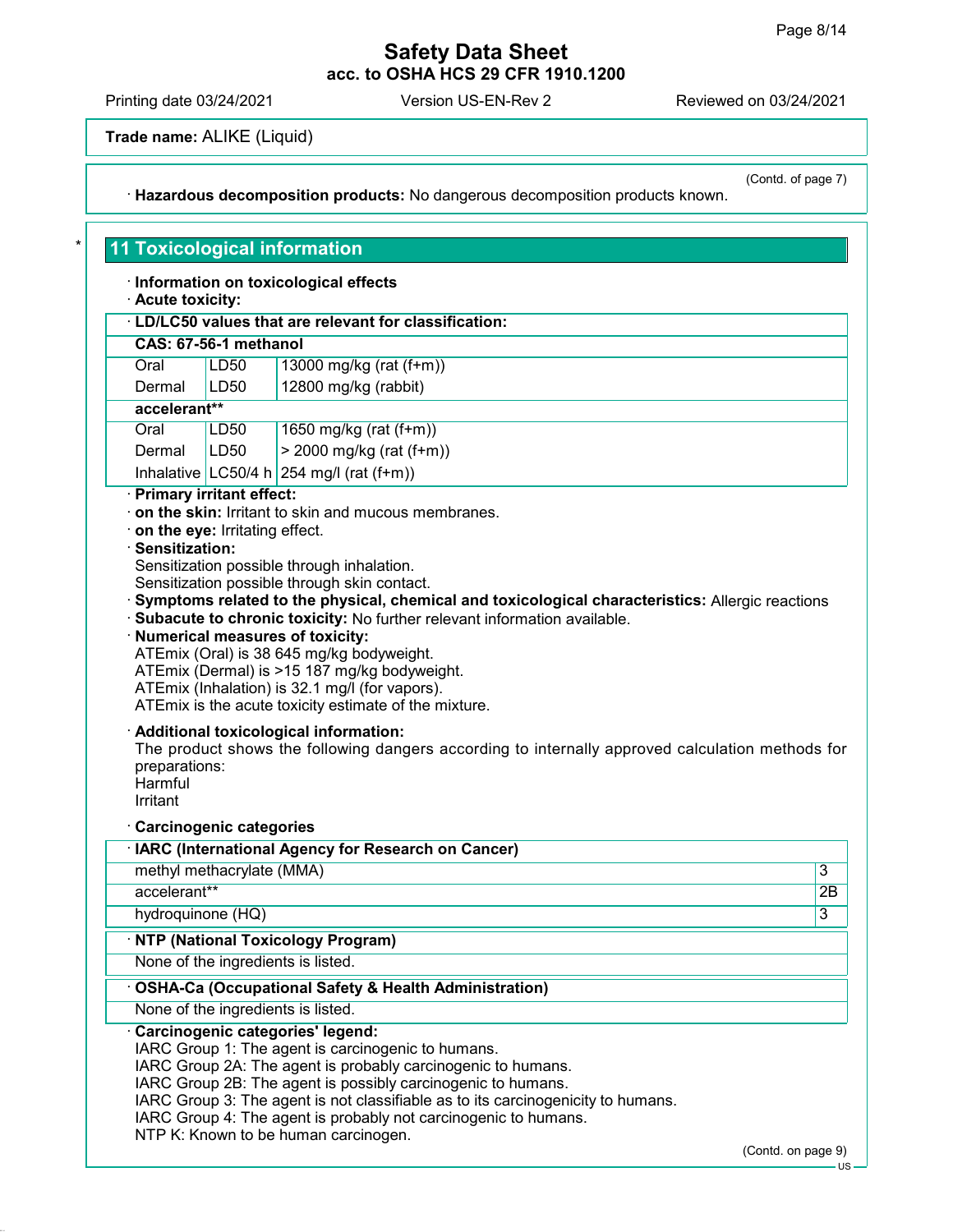(Contd. of page 8)

# Safety Data Sheet acc. to OSHA HCS 29 CFR 1910.1200

Printing date 03/24/2021 Version US-EN-Rev 2 Reviewed on 03/24/2021

Trade name: ALIKE (Liquid)

12 Ecological information

NTP R: Reasonably anticipated to be human carcinogen.

· Additional carcinogenic information: No further relevant information available.

· Repeated dose toxicity. No further relevant information available.

- · CMR effects (carcinogenicity, mutagenicity and toxicity for reproduction) No further relevant information available.
- · Germ cell mutagenicity No further relevant information available.
- · Carcinogenicity No further relevant information available.
- · Reproductive toxicity No further relevant information available.
- · Specific target organ toxicity single exposure No further relevant information available.
- · Specific target organ toxicity repeated exposure No further relevant information available.
- · Aspiration hazard No further relevant information available.

|                                                   | · Aquatic toxicity:                                                                                         |
|---------------------------------------------------|-------------------------------------------------------------------------------------------------------------|
| CAS: 67-56-1 methanol                             |                                                                                                             |
|                                                   | EC50/48h (static) 10000 mg/l (daphnia magna) (static)<br>intoxication                                       |
|                                                   | · Persistence and degradability No further relevant information available.                                  |
|                                                   | <b>Behavior in environmental systems:</b>                                                                   |
|                                                   | · Bioaccumulative potential No further relevant information available.                                      |
|                                                   | · Mobility in soil No further relevant information available.<br>· Additional ecological information:       |
| · General notes:                                  |                                                                                                             |
|                                                   | Water hazard class 2 (German regulation, AwSV) (Self-assessment): clearly hazardous to water                |
|                                                   | Do not allow product to reach ground water, water course or sewage system.                                  |
|                                                   | Danger to drinking water if even small quantities leak into the ground.                                     |
|                                                   | · Results of PBT and vPvB assessment                                                                        |
| · PBT: Not applicable.<br>· vPvB: Not applicable. |                                                                                                             |
|                                                   | Other adverse effects No further relevant information available.                                            |
|                                                   |                                                                                                             |
|                                                   |                                                                                                             |
| $\cdot$ Waste treatment methods                   | <b>13 Disposal considerations</b>                                                                           |
| $\cdot$ Recommendation:                           |                                                                                                             |
|                                                   | Dispose of contents / container in accordance with local / regional / national / international regulations. |
|                                                   |                                                                                                             |
| · Uncleaned packagings:                           | Recommendation: Disposal must be made according to official regulations.                                    |

· UN-Number

· DOT, ADR, IMDG, IATA UN1993

(Contd. on page 10)

US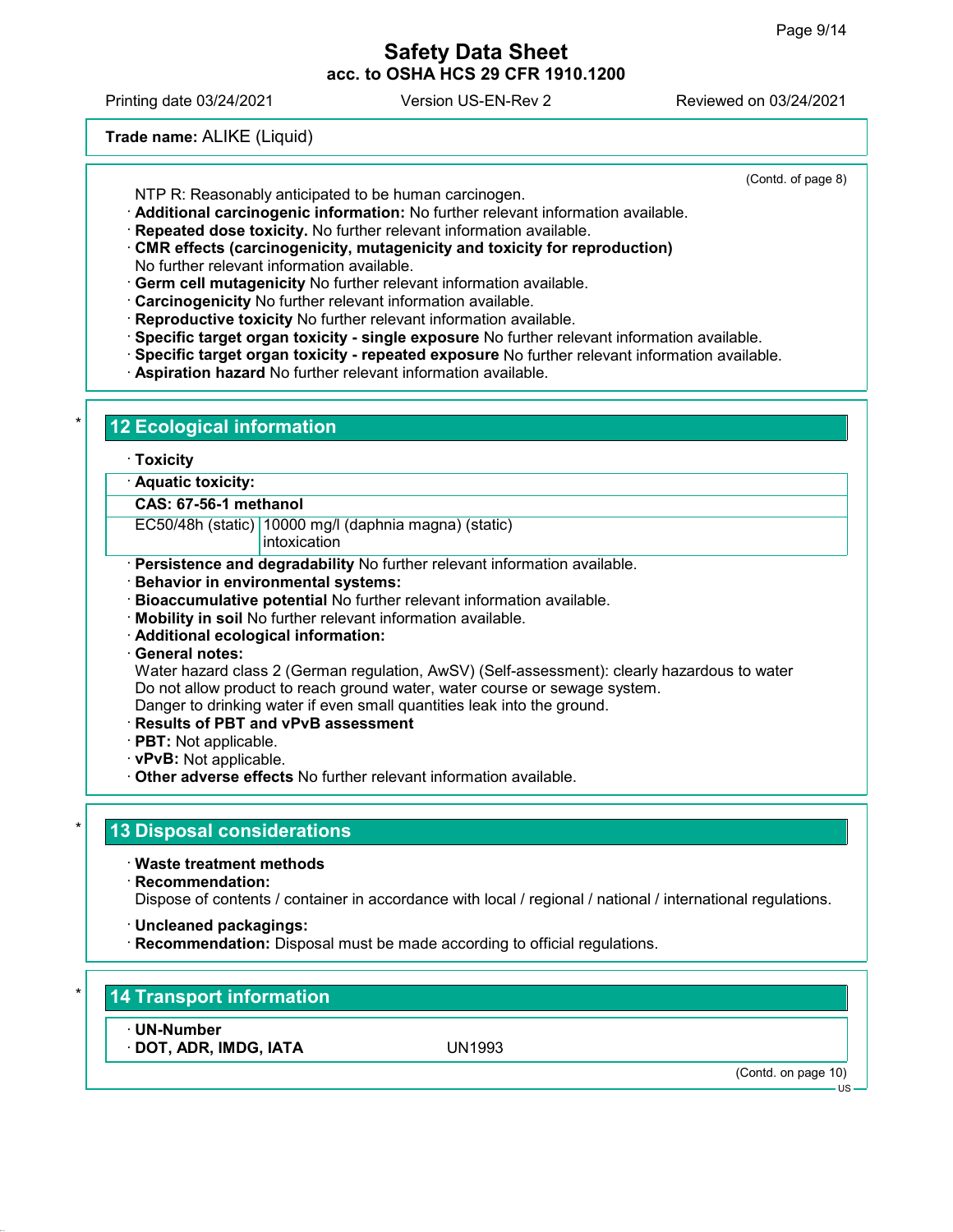| Printing date 03/24/2021                                                                                                             | Version US-EN-Rev 2        | Reviewed on 03/24/2021                                                        |  |
|--------------------------------------------------------------------------------------------------------------------------------------|----------------------------|-------------------------------------------------------------------------------|--|
| Trade name: ALIKE (Liquid)                                                                                                           |                            |                                                                               |  |
|                                                                                                                                      |                            | (Contd. of page 9)                                                            |  |
| · UN proper shipping name<br>$\cdot$ DOT                                                                                             | stabilized, Methanol)      | Flammable liquids, n.o.s. (Methyl methacrylate monomer,                       |  |
| $\cdot$ ADR                                                                                                                          | METHANOL)                  | 1993 FLAMMABLE LIQUID, N.O.S. (METHYL<br>METHACRYLATE MONOMER, STABILIZED,    |  |
| · IMDG, IATA                                                                                                                         | METHANOL)                  | FLAMMABLE LIQUID, N.O.S. (METHYL<br>METHACRYLATE MONOMER, STABILIZED,         |  |
| · Transport hazard class(es)                                                                                                         |                            |                                                                               |  |
| $\cdot$ DOT                                                                                                                          |                            |                                                                               |  |
|                                                                                                                                      |                            |                                                                               |  |
| · Class                                                                                                                              | 3 Flammable liquids        |                                                                               |  |
| · Label<br>· ADR, IMDG, IATA                                                                                                         | 3                          |                                                                               |  |
|                                                                                                                                      |                            |                                                                               |  |
| · Class<br>· Label                                                                                                                   | 3 Flammable liquids<br>3   |                                                                               |  |
| · Packing group<br>DOT, ADR, IMDG, IATA                                                                                              | Ш                          |                                                                               |  |
| <b>Environmental hazards:</b><br>· Marine pollutant:                                                                                 | No                         |                                                                               |  |
| Special precautions for user                                                                                                         | Warning: Flammable liquids |                                                                               |  |
| <b>EMS Number:</b><br><b>Stowage Category</b>                                                                                        | $F-E, S-E$<br>B            |                                                                               |  |
| Transport in bulk according to Annex II of<br>MARPOL73/78 and the IBC Code<br>Not applicable.<br>· Transport/Additional information: |                            |                                                                               |  |
|                                                                                                                                      |                            |                                                                               |  |
| $\cdot$ ADR<br><b>Excepted quantities (EQ)</b>                                                                                       | Code: E2                   | Maximum net quantity per inner packaging: 30 ml                               |  |
|                                                                                                                                      |                            | Maximum net quantity per outer packaging: 500 ml                              |  |
| · UN "Model Regulation":                                                                                                             | METHANOL), 3, II           | UN 1993 FLAMMABLE LIQUID, N.O.S. (METHYL<br>METHACRYLATE MONOMER, STABILIZED, |  |
|                                                                                                                                      |                            | $US -$                                                                        |  |

(Contd. on page 11)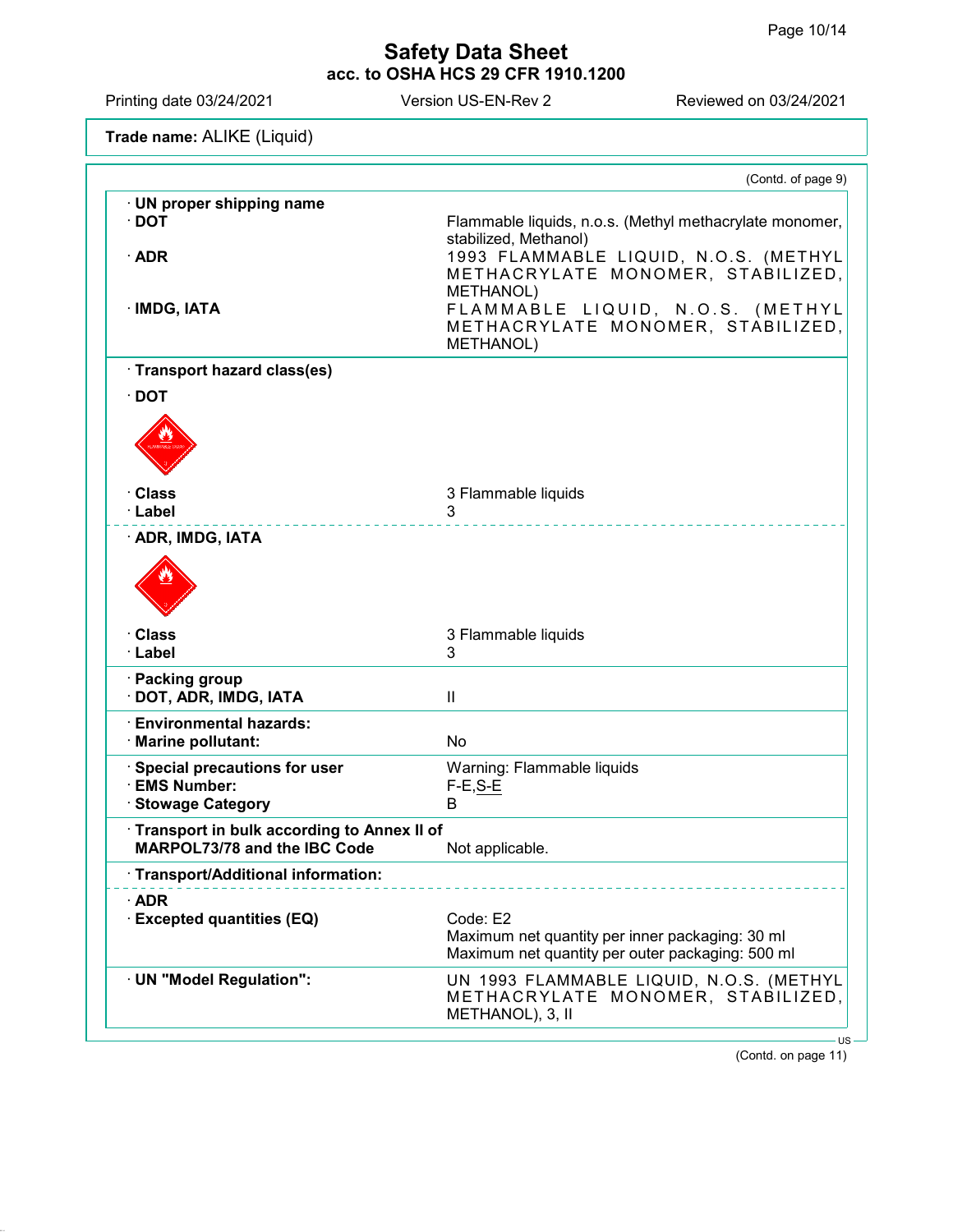Printing date 03/24/2021 Version US-EN-Rev 2 Reviewed on 03/24/2021

Trade name: ALIKE (Liquid)

(Contd. of page 10)

## **15 Regulatory information**

· Safety, health and environmental regulations/legislation specific for the substance or mixture · SARA (Superfund Amendments and Reauthorization Act)

#### · Section 355 (extremely hazardous substances):

None of the ingredients is listed.

#### · Section 313 (Specific toxic chemical listings):

methyl methacrylate (MMA)

methanol

| <b>TSCA (Toxic Substances Control Act):</b> |                  |               |  |
|---------------------------------------------|------------------|---------------|--|
|                                             | methanol         | <b>ACTIVE</b> |  |
|                                             | dimethacrylate** | <b>ACTIVE</b> |  |
|                                             |                  |               |  |

accelerant\*\* ACTIVE ACTIVE ACTIVE ACTIVE ACTIVE ACTIVE ACTIVE ACTIVE ACTIVE ACTIVE

UV-light absorber\*\* ACTIVE ACTIVE ACTIVE ACTIVE ACTIVE ACTIVE ACTIVE ACTIVE ACTIVE

#### · Additional information:

If a substance is marked with \*\*, then substance is a trade secret. This is allowed under OSHA's Hazard Communication Standard (HCS) as a trade secret and under GHS as Confidential Business Information (CBI).

# · Hazardous Air Pollutants

CAS: 67-56-1 methanol

CAS: 123-31-9 hydroquinone (HQ)

## · Proposition 65

· Chemicals known to cause cancer:

accelerant\*\*

### Chemicals known to cause reproductive toxicity for females:

None of the ingredients is listed.

· Chemicals known to cause reproductive toxicity for males:

None of the ingredients is listed.

### Chemicals known to cause developmental toxicity:

methanol

### · Carcinogenic categories

· EPA (Environmental Protection Agency)

methyl methacrylate (MMA) E, NL

### · EPA carcinogenic categories' legend:

EPA weight-of-evidence (WoE): official codes and categories from EPA's 1986 guidelines and unofficial, derived codes from EPA's standard hazard descriptors from 1996, 1999, and 2005 guidelines A: human carcinogen (1986)

B1: probable human carcinogen – based on limited evidence of carcinogenicity in humans (1986)

B2: probable human carcinogen – based on sufficient evidence of carcinogenicity in animals (1986)

C: possible human carcinogen (1986)

D: not classifiable as to human carcinogenicity (1986)

E: evidence of non-carcinogenicity for humans (1986)

CaH: carcinogenic to humans

CBD: carcinogenic potential cannot be determined

I: data are inadequate for an assessment of human carcinogenic potential

II: inadequate information to assess carcinogenic potential

(Contd. on page 12)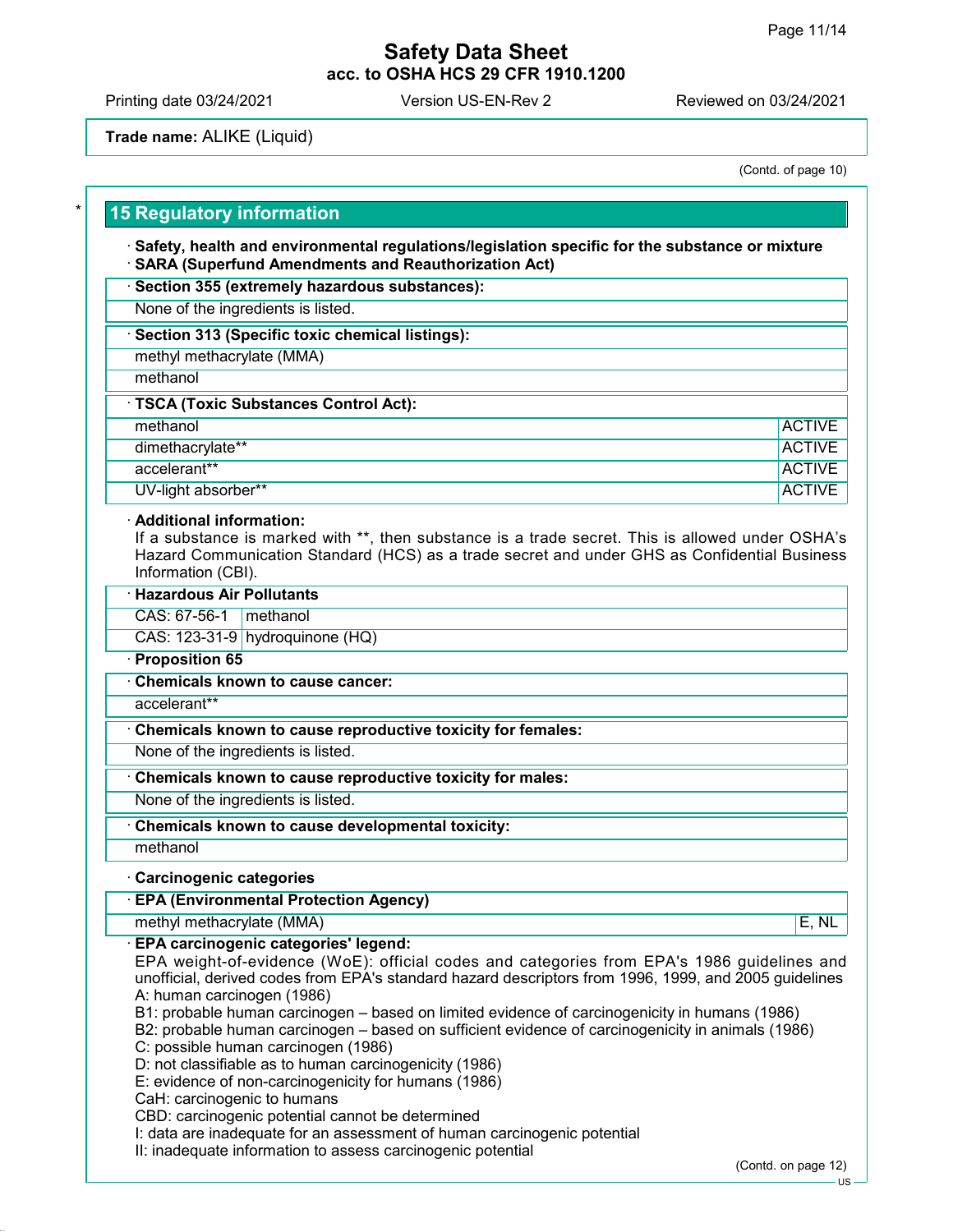Printing date 03/24/2021 Version US-EN-Rev 2 Reviewed on 03/24/2021

Trade name: ALIKE (Liquid)

|                                 | (Contd. of page 11)                                                                                                                                                                       |                 |
|---------------------------------|-------------------------------------------------------------------------------------------------------------------------------------------------------------------------------------------|-----------------|
|                                 | K/L: known/likely human carcinogen                                                                                                                                                        |                 |
|                                 | L: likely to be carcinogenic to humans                                                                                                                                                    |                 |
|                                 | NL: not likely to be carcinogenic to humans                                                                                                                                               |                 |
|                                 | S: suggestive evidence of carcinogenicity, but not sufficient to assess human carcinogenic potential                                                                                      |                 |
|                                 | SC: suggestive evidence of carcinogenic potential                                                                                                                                         |                 |
| TLV (Threshold Limit Value)     |                                                                                                                                                                                           |                 |
| methyl methacrylate (MMA)       |                                                                                                                                                                                           | A4              |
| hydroquinone (HQ)               |                                                                                                                                                                                           | $\overline{A3}$ |
|                                 | · ACGIH carcinogenic categories' legend:                                                                                                                                                  |                 |
|                                 | A1: confirmed human carcinogen                                                                                                                                                            |                 |
|                                 | A2: suspected human carcinogen                                                                                                                                                            |                 |
|                                 | A3: confirmed animal carcinogen with unknown relevance to humans                                                                                                                          |                 |
|                                 | A4: not classifiable as a human carcinogen                                                                                                                                                |                 |
|                                 | A5: not suspected as a human carcinogen                                                                                                                                                   |                 |
|                                 | NIOSH-Ca (National Institute for Occupational Safety and Health)                                                                                                                          |                 |
|                                 | None of the ingredients is listed.                                                                                                                                                        |                 |
| ⋅ GHS label elements            |                                                                                                                                                                                           |                 |
|                                 | Exempt from labeling – medical devices and drugs do not require labeling according to HCS 2012.                                                                                           |                 |
|                                 | The product is classified and labeled according to the Globally Harmonized System (GHS).                                                                                                  |                 |
| <b>Hazard pictograms</b>        |                                                                                                                                                                                           |                 |
|                                 |                                                                                                                                                                                           |                 |
| · Signal word Danger            |                                                                                                                                                                                           |                 |
|                                 | · Hazard-determining components of labeling:                                                                                                                                              |                 |
| methyl methacrylate (MMA)       |                                                                                                                                                                                           |                 |
| dimethacrylate**                |                                                                                                                                                                                           |                 |
| methanol                        |                                                                                                                                                                                           |                 |
| accelerant**                    |                                                                                                                                                                                           |                 |
| · Hazard statements             |                                                                                                                                                                                           |                 |
|                                 | Highly flammable liquid and vapor.                                                                                                                                                        |                 |
|                                 | Harmful if swallowed, in contact with skin or if inhaled.                                                                                                                                 |                 |
| Causes skin irritation.         |                                                                                                                                                                                           |                 |
| Causes serious eye irritation.  |                                                                                                                                                                                           |                 |
|                                 | May cause allergy or asthma symptoms or breathing difficulties if inhaled.                                                                                                                |                 |
|                                 | May cause an allergic skin reaction.                                                                                                                                                      |                 |
| <b>Precautionary statements</b> |                                                                                                                                                                                           |                 |
|                                 | Keep away from heat/sparks/open flames/hot surfaces. - No smoking.                                                                                                                        |                 |
|                                 | Wear protective gloves/protective clothing/eye protection/face protection.                                                                                                                |                 |
|                                 | If on skin (or hair): Take off immediately all contaminated clothing. Rinse skin with water/shower.                                                                                       |                 |
|                                 | If in eyes: Rinse cautiously with water for several minutes. Remove contact lenses, if present and easy                                                                                   |                 |
| to do. Continue rinsing.        |                                                                                                                                                                                           |                 |
|                                 | Store in a well-ventilated place. Keep cool.                                                                                                                                              |                 |
|                                 | Dispose of contents/container in accordance with local/regional/national/international regulations.<br>Chemical safety assessment: A Chemical Safety Assessment has not been carried out. |                 |

# · Department issuing SDS: Regulatory Affairs

(Contd. on page 13)

US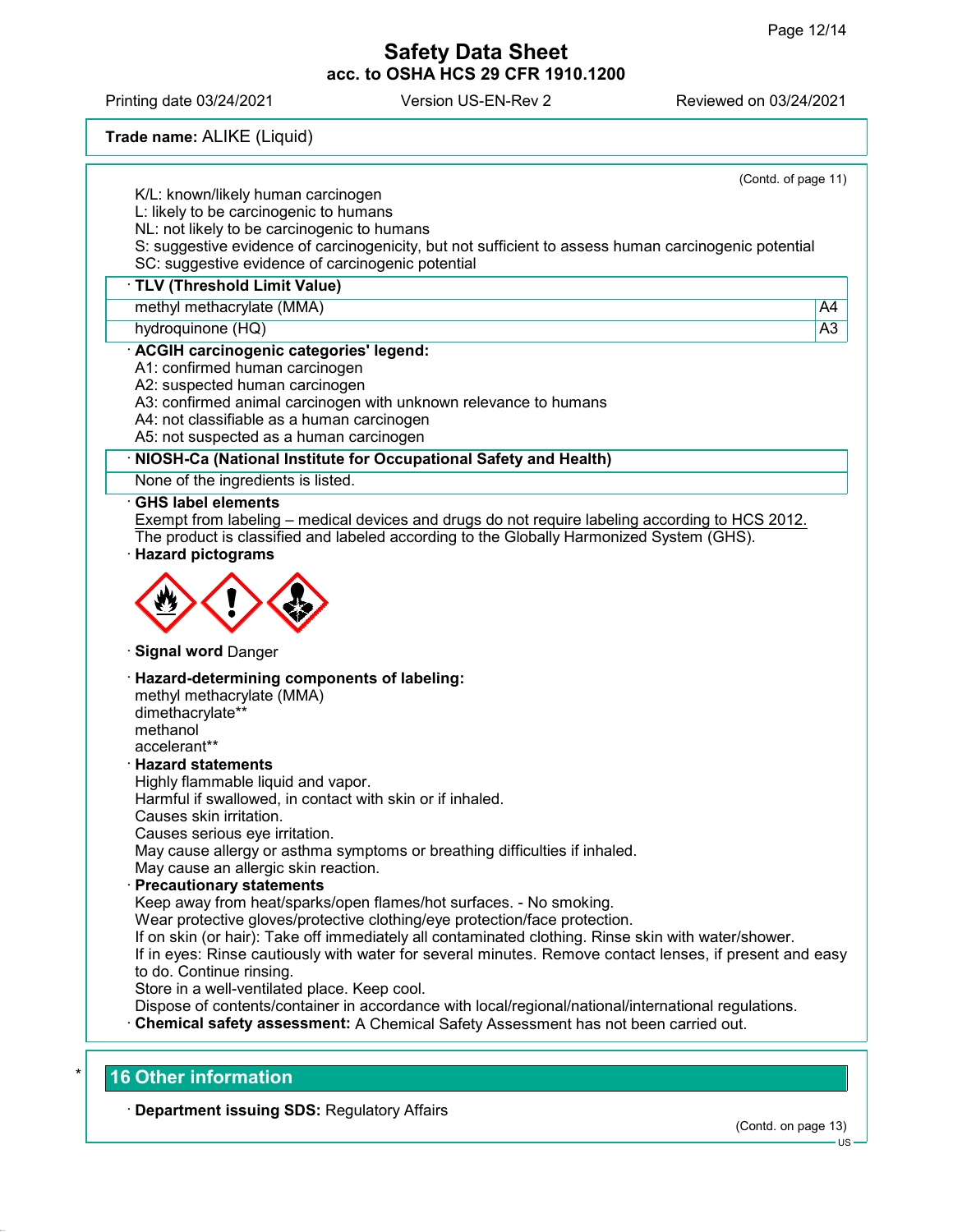Printing date 03/24/2021 Version US-EN-Rev 2 Reviewed on 03/24/2021

## Trade name: ALIKE (Liquid)

|                                                                                                                                                                    | (Contd. of page 12) |
|--------------------------------------------------------------------------------------------------------------------------------------------------------------------|---------------------|
| <b>Contact:</b>                                                                                                                                                    |                     |
| <b>Regulatory Affairs</b>                                                                                                                                          |                     |
| Telephone No. +1 (708) 597-0900                                                                                                                                    |                     |
| SDS.gcamerica@gc.dental                                                                                                                                            |                     |
| Date of preparation / last revision 03/24/2021 / 1                                                                                                                 |                     |
| <b>Abbreviations and acronyms:</b>                                                                                                                                 |                     |
| ACGIH: American Conference of Governmental Industrial Hygienists                                                                                                   |                     |
| GHS: Globally Harmonized System of Classification and Labelling of Chemicals                                                                                       |                     |
| HCS: Hazard Communication Standard (USA)                                                                                                                           |                     |
| <b>MSDS: Material Safety Data Sheet</b><br><b>SDS: Safety Data Sheet</b>                                                                                           |                     |
| ECHA: European Chemicals Agency                                                                                                                                    |                     |
| OSHA: Occupational Safety and Health Administration (USA)                                                                                                          |                     |
| PAC: Protective Action Criterion (USA)                                                                                                                             |                     |
| PACs: Protective Action Criteria (USA)                                                                                                                             |                     |
| HNOC: Hazard Not Otherwise Classified (USA)                                                                                                                        |                     |
| LEL: Lower Explosive Limit<br>UEL: Upper Explosive Limit                                                                                                           |                     |
| OSHA-Ca: Occupational Safety and Health Administration – Carcinogens or potential carcinogens regulated (USA)                                                      |                     |
| NIOSH-Ca: National Institute for Occupational Safety and Health – Carcinogen List (USA)                                                                            |                     |
| NIOSH: National Institute for Occupational Safety and Health (USA)                                                                                                 |                     |
| TSCA: Toxic Substances Control Act (USA)                                                                                                                           |                     |
| AwSV: Verordnung über Anlagen zum Umgang mit wassergefährdenden Stoffen (Ordinance on facilities for handling<br>substances that are hazardous to water) (Germany) |                     |
| NOEC: No Observed Effect Concentration                                                                                                                             |                     |
| ADR: Accord européen relatif au transport international des marchandises dangereuses par route (European Agreement                                                 |                     |
| concerning the International Carriage of Dangerous Goods by Road)                                                                                                  |                     |
| IMDG Code: International Maritime Dangerous Goods Code                                                                                                             |                     |
| DOT: Department of Transportation (USA)<br>IATA: International Air Transport Association                                                                           |                     |
| CAS: Chemical Abstracts Service (division of the American Chemical Society)                                                                                        |                     |
| VOC: Volatile Organic Compounds (USA, EU)                                                                                                                          |                     |
| LC50: Lethal concentration, 50 percent                                                                                                                             |                     |
| LD50: Lethal dose, 50 percent                                                                                                                                      |                     |
| PBT: Persistent, Bioaccumulative and Toxic<br>vPvB: very Persistent and very Bioaccumulative                                                                       |                     |
| TLV: Threshold Limit Value                                                                                                                                         |                     |
| PEL: Permissible Exposure Limit                                                                                                                                    |                     |
| REL: Recommended Exposure Limit                                                                                                                                    |                     |
| BEI: Biological Exposure Index                                                                                                                                     |                     |
| Flam. Lig. 2: Flammable liquids - Category 2<br>Acute Tox. 4: Acute toxicity - Category 4                                                                          |                     |
| Skin Irrit. 2: Skin corrosion/irritation - Category 2                                                                                                              |                     |
| Eye Irrit. 2A: Serious eye damage/eye irritation - Category 2A                                                                                                     |                     |
| Resp. Sens. 1: Respiratory sensitisation - Category 1                                                                                                              |                     |
| Skin Sens. 1: Skin sensitisation - Category 1                                                                                                                      |                     |
| <b>Sources</b>                                                                                                                                                     |                     |
| • Manufacturers' MSDSs/SDSs                                                                                                                                        |                     |
| • OSHA (https://www.osha.gov/dts/chemicalsampling/toc/chmcas.html)                                                                                                 |                     |
| • PubChem (https://pubchem.ncbi.nlm.nih.gov/)                                                                                                                      |                     |
| • ECHA (http://echa.europa.eu/)                                                                                                                                    |                     |
| • EnviChem (www.echemportal.org)                                                                                                                                   |                     |
| · Notes:                                                                                                                                                           |                     |
| CAS Registry Number® is a Registered Trademark of the American Chemical Society.                                                                                   |                     |
| CHEMTREC® is a registered service mark of the American Chemistry Council, Inc.                                                                                     |                     |
| ** Data compared to the previous version altered. This version replaces all previous versions.                                                                     |                     |
| . Diooloimaru                                                                                                                                                      |                     |

### Disclaimer:

The information contained herein is believed to be true and accurate. However, all statements, recommendations or suggestions are made without any guarantee, representation or warranty, express or implied, on our part. Therefore, no warranty is made or to be implied that the information set out in this document is accurate or complete, and we accordingly exclude all liability in connection with the use (Contd. on page 14)